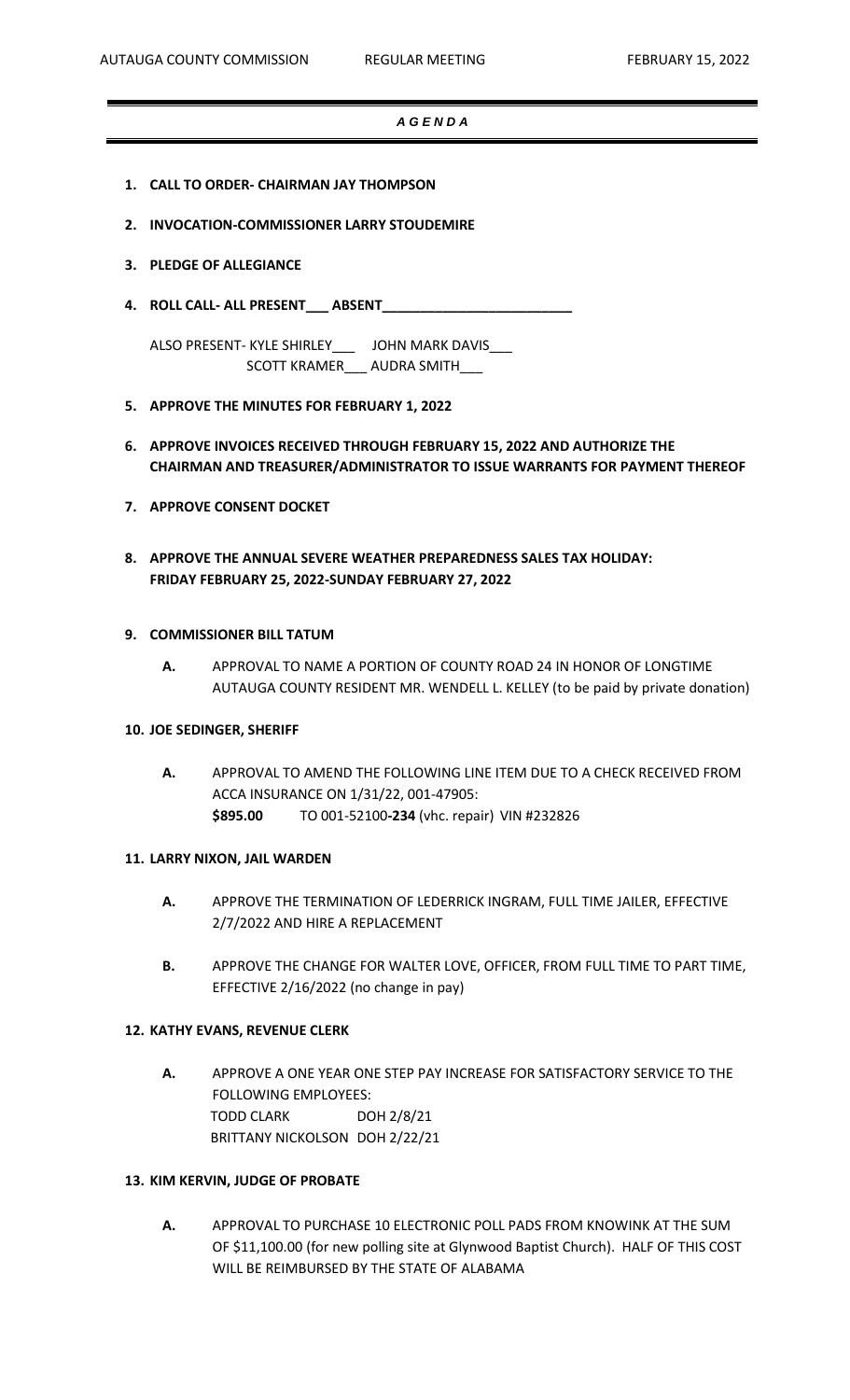# **14. LEE PITMAN, R. H. KIRKPATRICK ARENA**

**A.** APPROVAL TO WAVE THE RENT FEE AT THE ARENA, FOR THE AUTAUGA COUNTY CALF SHOW THAT WILL BE ON MARCH 5, 2022

#### **15. ROSE THOMAS-WILLIAMS, RURAL TRANSPORTATION DIRECTOR**

**A.** APPROVAL TO AMEND THE FOLLOWING LINE ITEM DUE TO A CHECK RECEIVED FROM ACCA INSURANCE ON 2/3/2022, 001-47905 **\$7,246.89** TO 001-56900-**234** (vhc. repair) 2016 FORD ECONOLINE VAN

# **16. JOHN MARK DAVIS, COUNTY ENGINEER**

- **A.** APPROVE THE RESIGNATION OF PEYTON CHERRY, OPERATOR, EFF 2/10/2022 AND ADVERTISE TO HIRE A REPLACEMENT
- **B.** APPROVE RESOLUTION #2022-9, PROJECT ACP 01-83-21; 2' SAFETY WIDENING, RESURFACING, EDGE STRIPE & RUMBLE STRIPS ON CR-40 FROM CR-69 TO CR-21
- **C.** APPROVE RESOLUTION #2022-10, OPPOSITION OF SENATE BILL #157

# **17. APPROVE COUNTY LEVIES FOR ALCOHOL LICENSING FY 2021-2022 (NO CHANGE)**

| <b>TYPE</b>                               | <b>MAXIMUM COUNTY FEE</b> |
|-------------------------------------------|---------------------------|
| Retail Beer (On or Off Premises)          | \$75.00                   |
| Retail Beer (Off Premises Only)           | \$75.00                   |
| Retail Table Wine (On or Off Premises)    | \$75.00                   |
| Retail Table Wine (Off Premises Only)     | \$75.00                   |
| <b>Wholesale Beer Only</b>                | \$275.00                  |
| Wholesale Table Wine Only                 | \$275.00                  |
| Wholesale Table Wine and Beer             | \$375.00                  |
| Additional Warehouse Wine or Beer or Both | \$100.00                  |
| Importer                                  | \$250.00                  |
| Brewpub                                   | \$500.00                  |

# **18. JOHN PAUL O'DRISCOLL, SOLID WASTE OFFICER**

# **A. AUTAUGA COUNTY PALS:** ANNUAL BOB LEE SPRING CLEANUP WILL BE ON SATURDAY APRIL 23, 2022 ALABAMA RIVER CLEANUP AT COOTER'S POND WILL BE ON SATURDAY JUNE 4, 2022

#### **19. SCOTT KRAMER, TREASURER/ADMINISTRATOR**

- **A.** DISCUSS AGREEMENT WITH LIVING WATER AND AUTAUGA COUNTY
- **B.** DISCUSS SAIN ASSOCIATES PROPOSAL FOR BIDDING THE SEWER PROJECT

#### **20. EXECUTIVE SESSION**

# **21. COMMENTS AND DISCUSSION**

**22. ADJOURN MEETING**